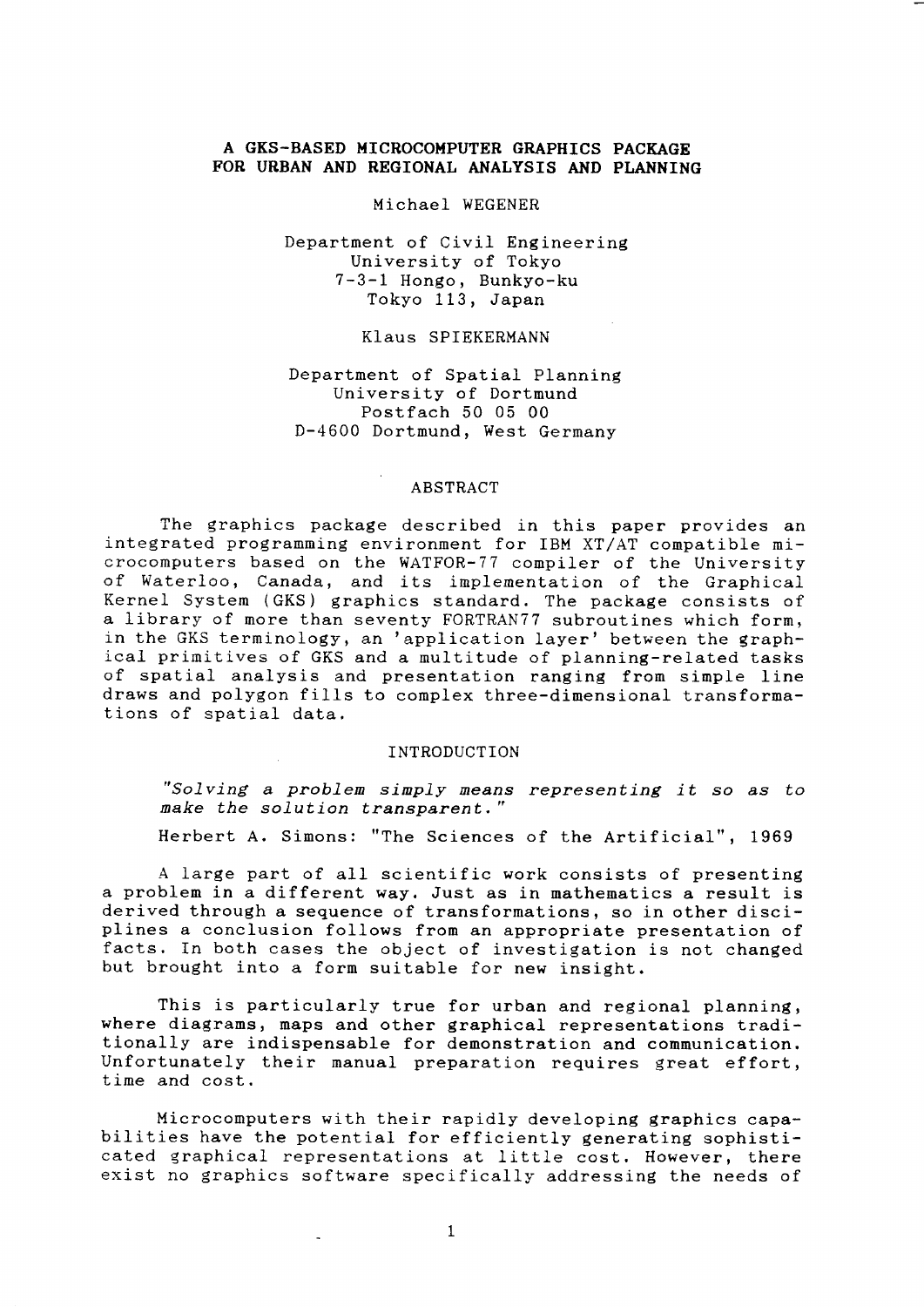urban and regional planners. As the microcomputer revolution is deeply transforming the world of business and commerce, the world of the urban and regional planner is still sadly lagging behind. Too small a market for profitable software development, the writing of planning software remains largely left to non-professional programmers such as graduate students, researchers or the planners themselves, and more often than not on a minimum budget.

It was with this target group in mind that the program package described in this paper was designed. It provides an integrated programming environment for IBM XT/lf compatible microcomputers based on the WATFOR-77 compiler of the University of Waterloo, Canada, and its implementation of the Graphical Kernel System (GKS) graphics standard. The package consists of a library of more than seventy FORTRAN77 subroutines which form, in the GKS terminology, an 'application layer' between the graphical primitives of GKS and a multitude of planning-related tasks of spatial analysis and presentation ranging from simple line draws and polygon fills to complex three-dimensional transformations of spatial data.

The embedding of graphics functions into the traditional programming language of geographers and planners distinguishes the package from stand-alone graphics packages and makes it particularly suited for immediate visualization of the results of computations such as simulations. Its minimal hardware requirements facilitate its application in planning education and in decentralized work environments.

In the paper an overview of the functions supplied by the subroutine package is illustrated by demonstration programs. In addition, examples of typical applications such as demography migration analysis, transportation and digital terrain modelling are shown.

#### THE GKS GRAPHICS STANDARD

There are several ways to produce computer graphics. Each of them has its advantages and disadvantages:

- (1) General-purpose graphics packages such as MS-Chart, Harvard Graphics or Autocad do not require the user to have programming ski11s, but are restricted by their built-in possibilities; no individual designs are possible. In addition, these programs are only good for drawing; any prior processing of the data has to be done in a separate program.
- (2) Graphics commands of computer languages such as GW-Basic or Turbo-Pascal permit the immediate visualization of computations, which is invaluable if alone for debugging. However, there is so far no standardization of the graphics syntax of these languages, which greatly reduces the portability of such programs.
- ( 3 ) Graphics standards are aimed at establishing a standardized interface between any graphics hardware and any computer Ianguage. The idea is that the interface translates a graphics command into appropriate hardware instructions depending on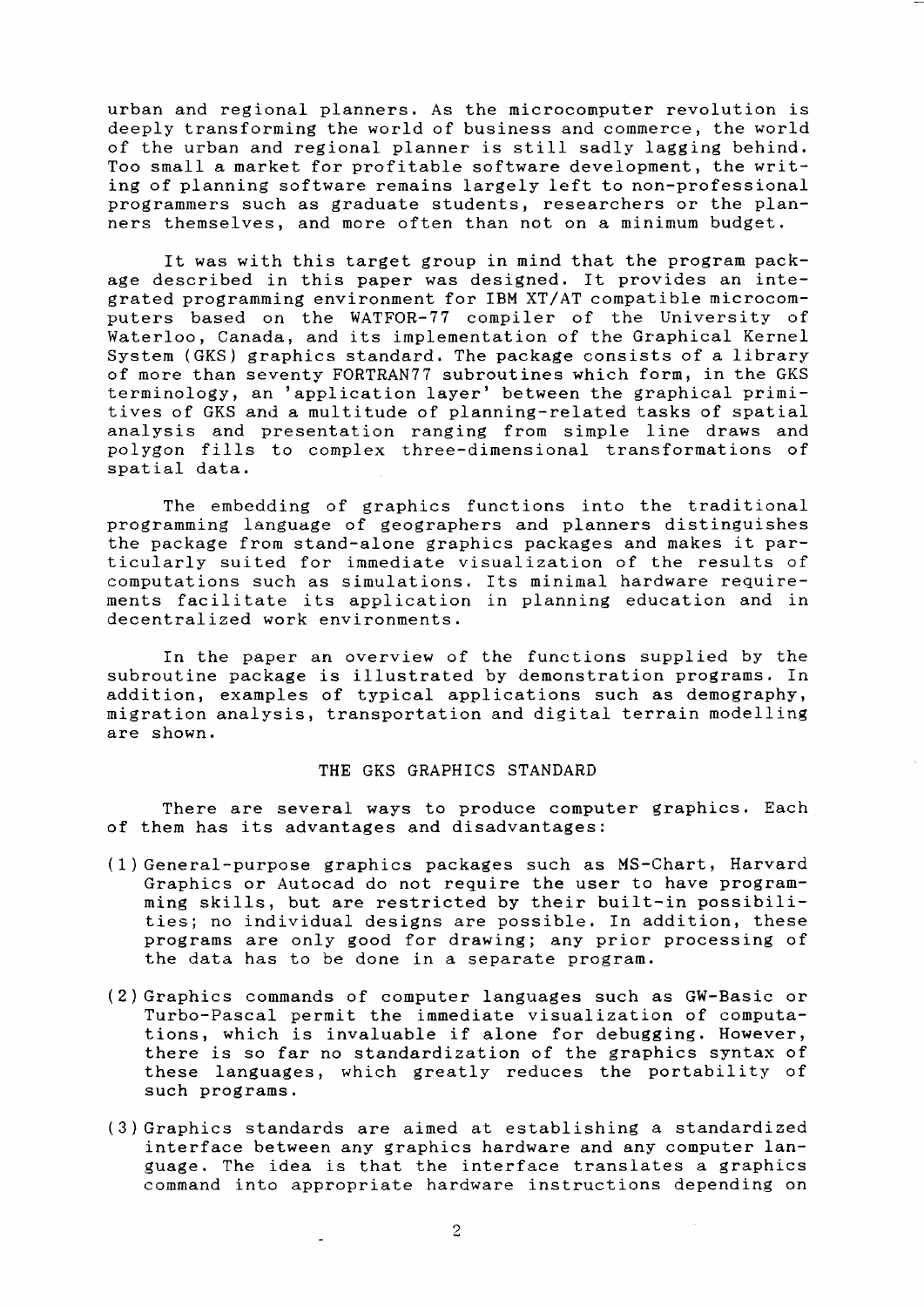the nature of the graphics device available thus freeing the user from considerations of technical detail. GKS (Graphical Kernel System) is the first international graphics standard. There exist conventions for calling GKS from Fortran, Pascal, Ada, and C. GKS is described in Enderle et al., 1987 and Encarnacao and Strasser, 1988.

The program package described in this paper uses the third approach by applying GKS together with Fortran. The reasons for choosing Fortran are as follows: Fortran is traditionally the computer language of geographers and planners and is continuously being revised in order to keep up with new developments. There are several implementations of GKS imbedded in Fortran available for microcomputers, workstations, minis and mainframes.

Figure 1 shows how<br>Fortran, GKS and the and the computer hardware work together, The GKS software is a set of procedures, consisting of graphical primit ives and hardware drivers for different types of hardware ( or 'GKS workstations'). The graphical prinitives are ca11ed as functions or subroutines from the Fortran program. However, as each of them performs only one elemental function, programming in GKS directly involves a great number of calls. Therefore it is convenient to<br>combine several GKS  $combine$  several caIls that frequently occur together in a partieular application into one macro routine performing a higher-order more complex function. A set of such routines is called an 'application layer' in the GKS terminology.



Figure 1. GKS and Fortran.

The program package described here is such an application layer. It consists of over seventy subroutines written Fortran77 using the Fortran calling conventions for GKS. It should with minor modifications run on any computer for which a Fortran compiler and a GKS implementation exist. However, presently only the WATFOR-77 compiler developed at the University of Waterloo, Canada, for IBM XT/AT and compatibles (Coschi and Schueler, 1985, 1986) and its implementation of GKS, WATCOM GKS (Yach, 1986), have been tested.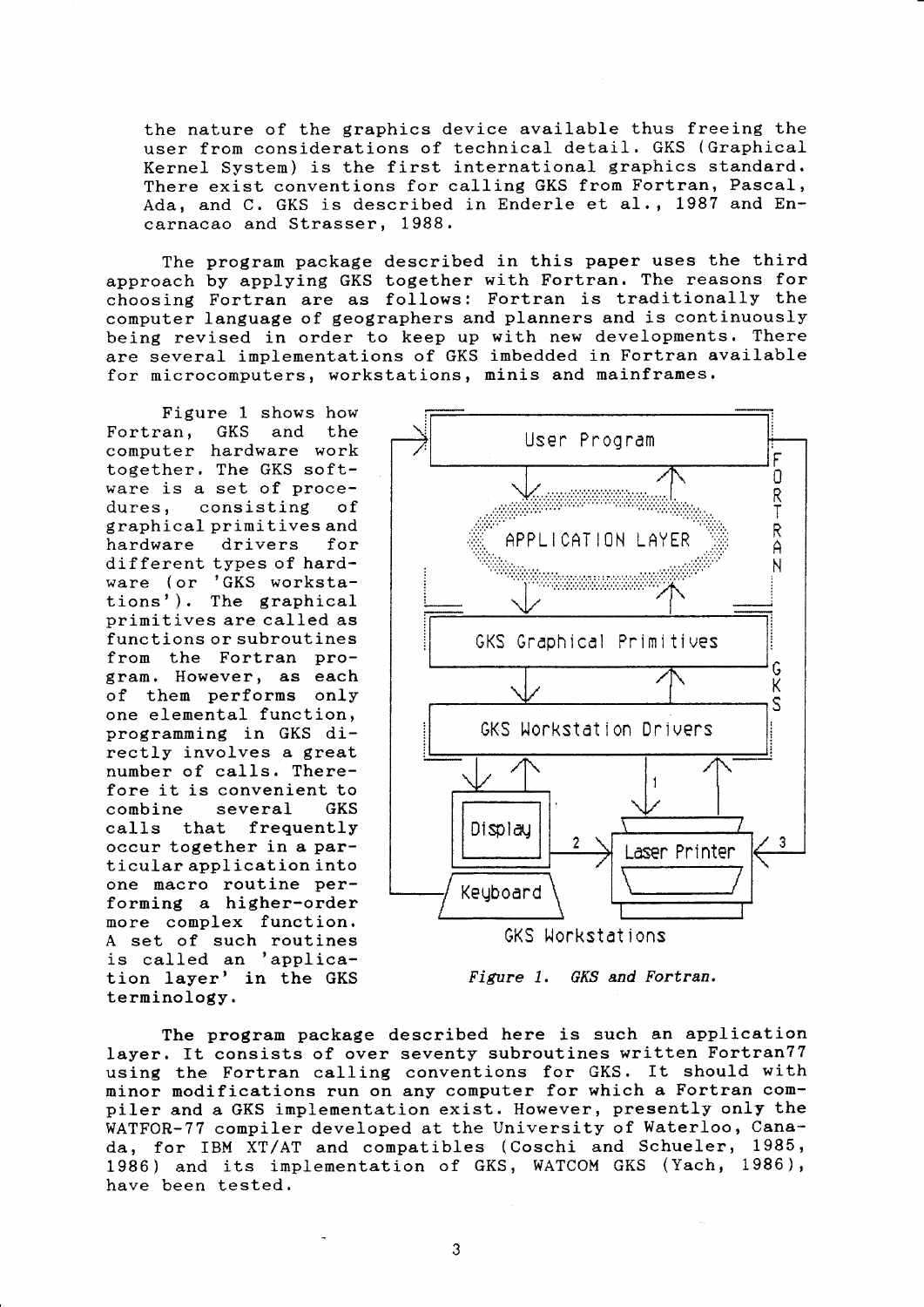The WATFOR-77 compiler for IBM XT/AT and compatibles supports the full Fortran77 standard, has a good editor and an excellent debugger, and produces code that is among the fastest in the field (Voglewede, 1987). It can make use of an arithmetic 8087/80287 coprocessor. Normal operation of the compiler is compile-and-go, but it can produce executable load modules which, however, are quite 1arge.

The present Version 1.3 of WATCOM GKS corresponds to 0a, the lowest performance level of GKS. There are no pointing devices such as mouse or light pen nor are there segments by which one can manipulate designated picture elements. Device drivers exist for CGA, Hereules, EGA and VGA displays and 9-pin matrix printers. Printer output can be generated in three ways (Figure 1): Output to a  $9$ -pin matrix printer can be produced by the existing GKS driver (1) or as hardcopy (Shift-PrtScr) from monochrome or Hercules displays (2), Output to a 24-pin matrix printer or <sup>a</sup> laser printer is presently possible only by sending the display<br>memory as hardcopy to the printer by a user-written driver (3). This driver does not utilize the much higher resolution of these printers and should therefore as soon as possible be replaced by a true GKS driver  $(1)$ . All illustrations in this paper were produced on a laser printer using this method.

### THE MACRO LIBRARY

The main objective in developing the program package was to provide routines for the graphical tasks most frequently encountered in the preparation of research papers, research reports or student theses in the field of urban and regional analysis and planning requiring as little programming by the user as possible and using the least expensive and most commonly available hardware. These objectives led to the following design principles:

- Self-contained procedures. Unlike in GKS where there are separate routines for setting parameters such as line type or area fill pattern, all parameters necessary for a routine are set explicitly in the calling statement.
- Restraint in using color. Although today color monitors are widely available, color printing is still expensive. Therefore techniques which distinguish graphical elements by Iine type, line width or shading pattern rather than by color were preferred. However, use of color with color monitors is possible.
- Use of raster techniques. For simplicity, heavy use was made of the possibilities of raster technology to overwrite and to OR, XOR or AND picture elements. Consequently, the procedures using such teehniques are not suitable for pen plotter output.

Figures 1 to 5 show output of demonstration programs written to illustrate the graphical techniques made available by the subroutines. Fisure 1 contains the basic elements: the default window (a), point,/line drawings sueh as dots, lines, polylines, circles, ellipses, etc. (b), markers (c), area fi11s and shadings (d), thick lines (e) and fonts ( f).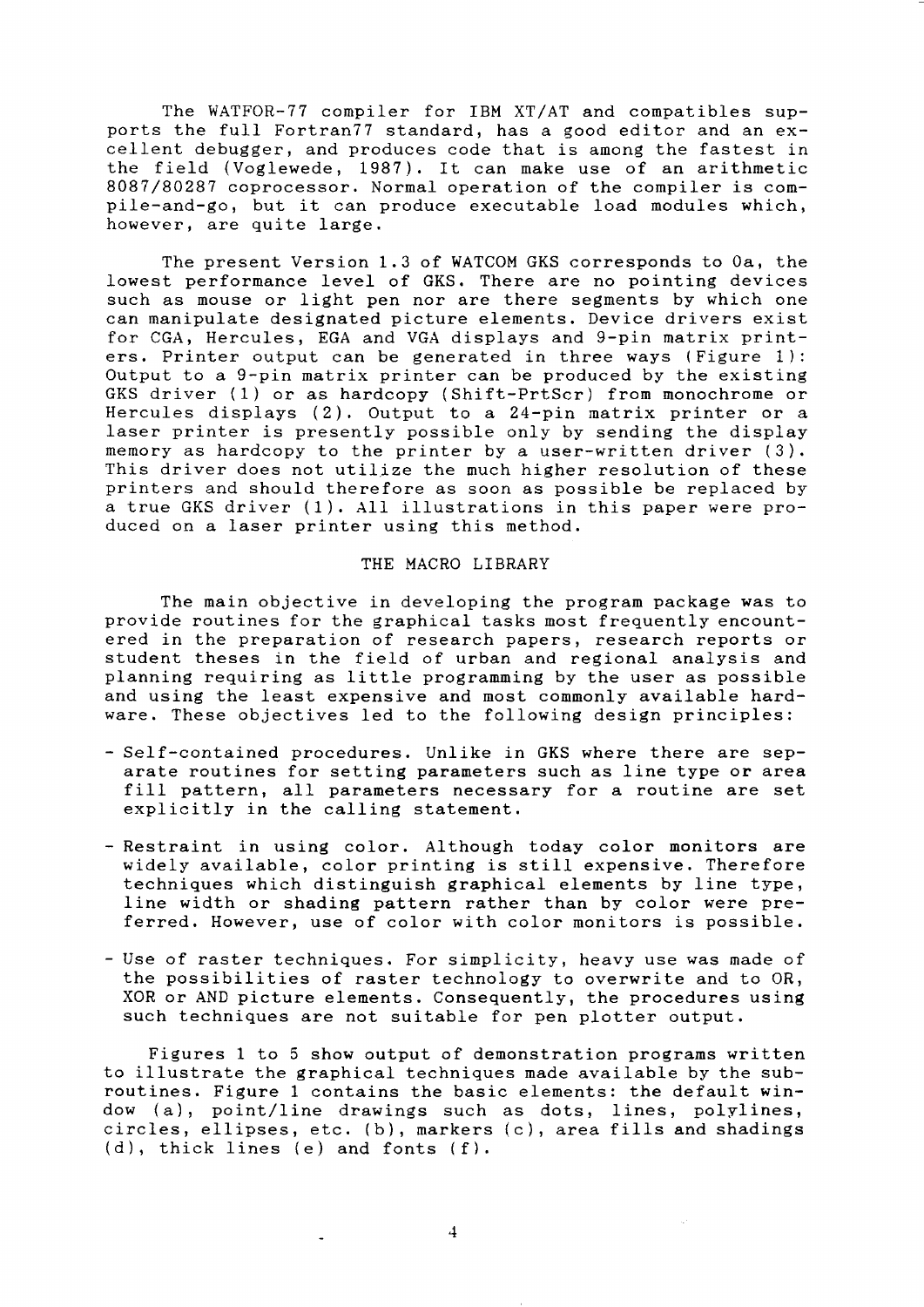

Figure 2. Basic elements of the macro subroutines: the default window (a), point/line draws such as dots, lines, polylines, circles, ellipses, etc. (b), markers  $(c)$ , area fills and shadings  $(d)$ , thick lines  $(e)$  and fonts  $(f)$ .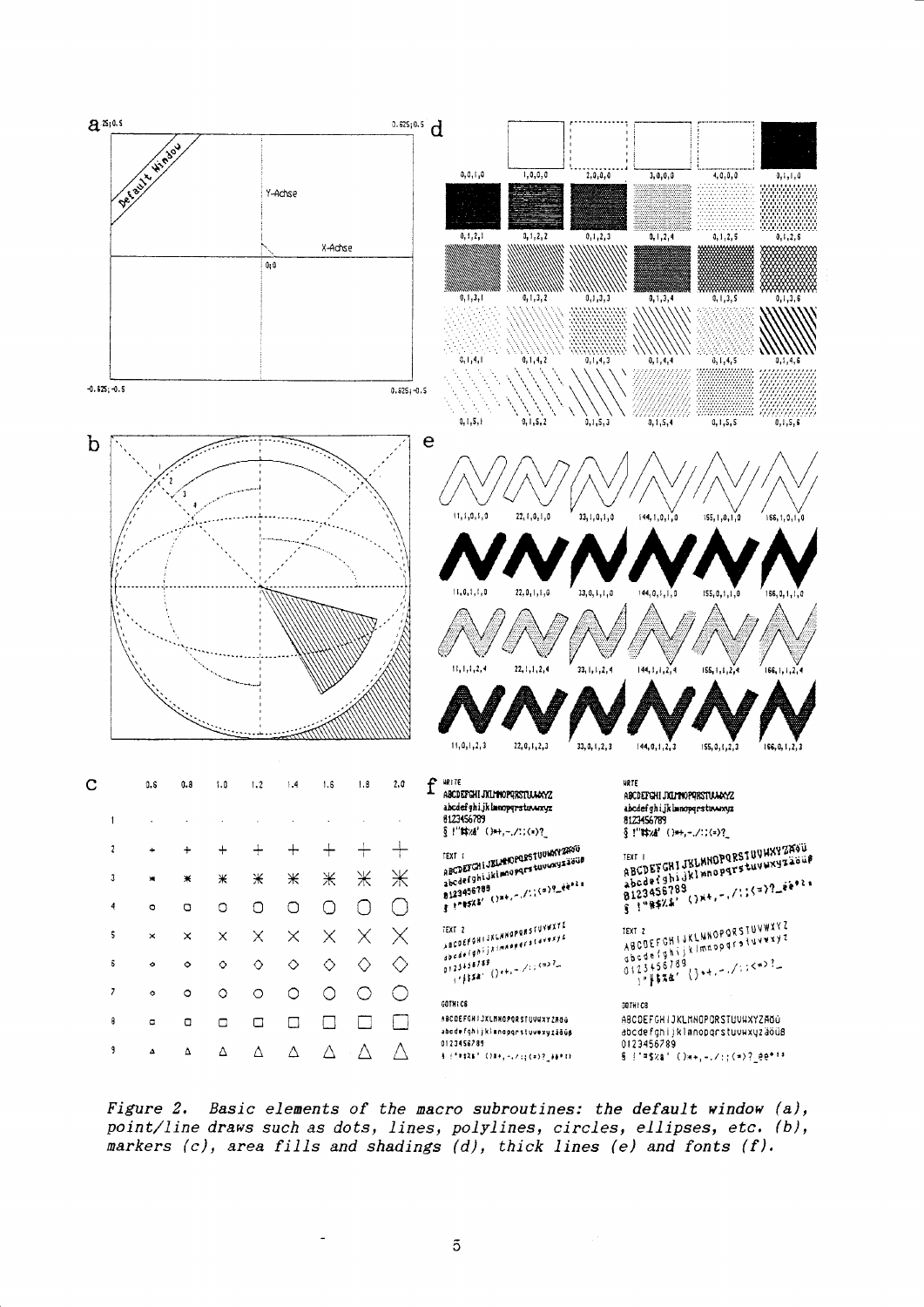

Figure 3. Boxes, frames, disks, wedges and rings.



Figure 4. Just arrows,

Area filI subprograms exist for arbitrary polygons as well as for boxes, frames, disks, wedges and rings, which when overlaid can produce a large variety of patterns ( Figure <sup>3</sup>) . One subroutine draws all sorts of arrows (Figure 4).

A separate group of subprograms deals with three-dimensional representations. The general idea is to establish a three-dimensional coordinate system or 'workbox' in which it is possible to draw using 3D-versions of the point/line and area fill subroutines familiar f rom two-dimensiona1 drawing. Simple algorithns for hidden line removal are available. Figure 5 shows the three-dimensional workbox as wire-frame (a), as cube with hidden lines removed (b) and as open box with a ramp inside (c). Figure 6 compares two ways to represent surfaces: The raster scan technique (a) permits the axonometric representation of nathematical functions of x and y with hidden line removal. If the data are available for regularly spaced grid points, any surface can<br>be displayed three-dimensional in be displayed three-dimensional true perspective (b).

Other macro subroutines not i1 lustrated by the demonstration programs include printer and video control macros, macros to read and write bit images ('pictures') from the display to disk and vice versa, macros to generate device independent graphics files ('metafiles'), and a number of helpful utilities facilitating sorting and recurrent geometrical calculations,

The two following pages show the full set of macro subrou-<br>tines and their calling syntax in the form of reference cards (Figure 7). The parameter names follow Fortran conventions, i,e, names beginning with  $i$ ,  $j$ ,  $k$ ,  $l$ ,  $m$  or n indicate a parameter of type INTEGER. Parameter names printed in bold indicate arrays, underlined parameters are output parameters.

The explanation of the function( $s$ ) performed by the macros and the meaning of their parameters are kept to a minimum. A full explanation of each subroutine and of the demonstration programs as welI as numerous application examples are contained in Wegener and Spiekermann (1989).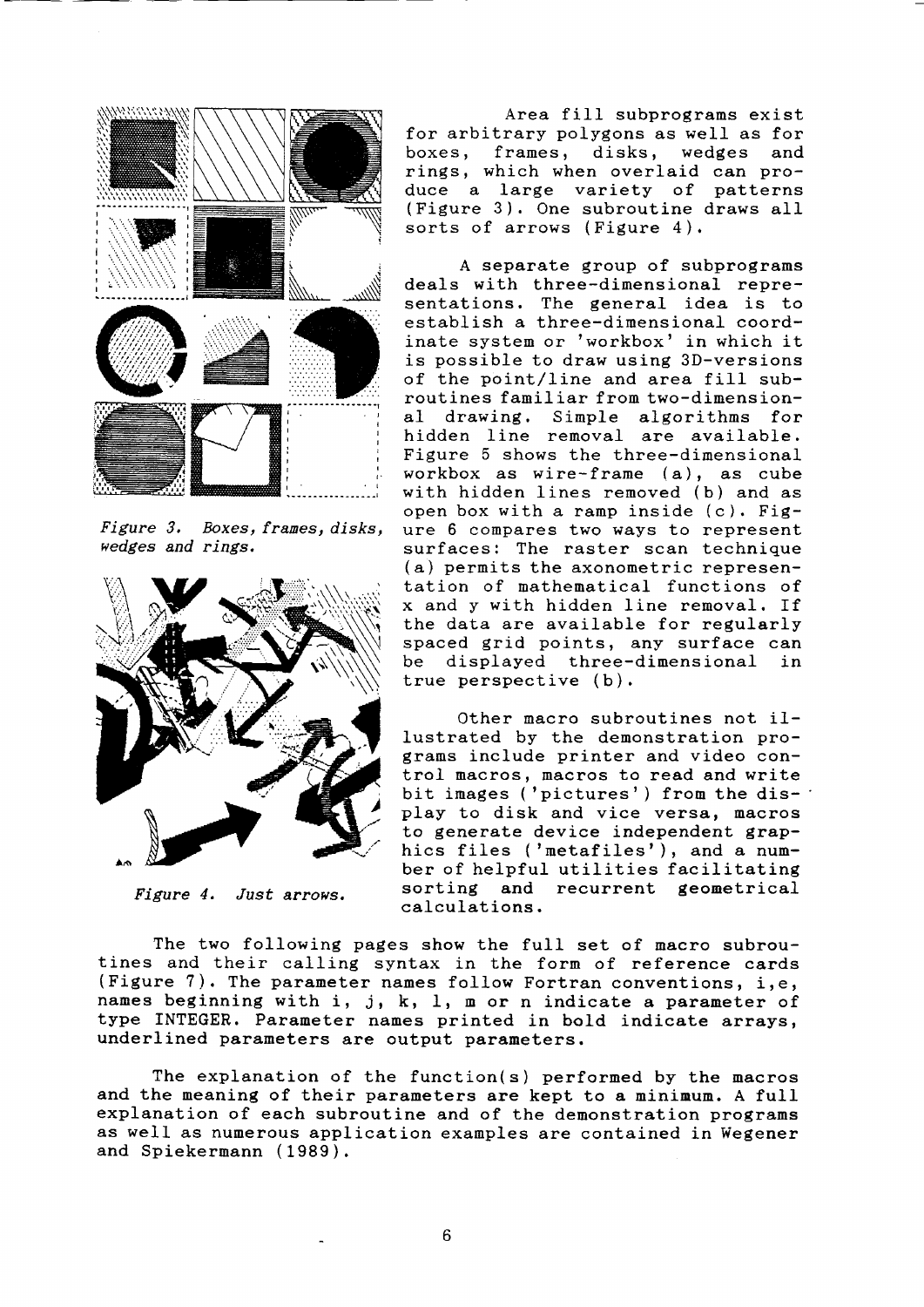**GKS CONTROL MACROS** igks caks PRINTER CONTROL MACROS  $askprn(ips)$  $setprn(\overline{m,n})$  $m=0$   $n=1/2$  $m=1$   $n=1$ VIDEO CONTROL MACROS  $c1c$ clear askvideo(m,nc)  $m=7/15$ ,  $n = 80/90$  $setvideo(m)$  $setcolor(i)$  $inverse(n)$ setattr(ir, ic, ia)  $ia=1/\dot{7}/8$  (129/135/136 blinking) ia=9/15/112 (137/143/240 blinking)  $askcur(in,ic)$  $setcur(i\vec{r},\vec{ic})$  $cursor(ic)$  $setwrap(m)$ OUTPUT CONTROL MACRO  $pmod{e(pm)}$  $pm = \int r^{1}/x^{1}/4a^{1}/10^{1}$ POINT/LINE MACROS  $\text{getdot}(x, y)$  /REAL function/  $putdot(x, y, ici)$  $i$ c $i = 0/1$  $putmk(x, y, mt, scf, ici)$ mk=1/2/3/4/5/6/7/8/9  $line(x1,y1,x2,y2,1ci)$  $1ci = 0/1/2/3/4$  $pline(n, x, y, lci)$  $circle(x, y, r, lci)$ ellipse $(x, y, rx, ry, lci)$  $circarc(x,y,r,a),bt,lci)$  $ellarc(x,y,rx,ry,al,bt,lci)$ AREA/FILL MACROS  $point(x, y, ici, ist, jst)$  $\text{polygon}(n, x, y, \text{lci}, \text{ici}, \text{ist}, \text{jst})$  $15t=0/1/2/3$  $j$ st=0/1/2/3/4/5/6  $box(x1,y1,x2,y2,1ci,ici,ist,jst)$  $frame(x1,y1,x2,y2,d, lci, ici, ist, jst)$ disk(x,y,rx,ry,lci,ici,ist,jst) wedge(x,y,rx,ry,al,bt,lci,ici,ist,jst)

 $ring(x, y, rx, ry, d, al, bt, lei, ici, ist, jst)$ 

 $time(x1,y1,x2,y2,d,m,lci,ici,ist,jst)$ 

 $t$ pline(n,x,y,d,m,lci,ici,ist,jst)

 $m = x \dots 0/1$ 

 $m = .xx$  1/2/3 (4/5/6)

Initialize GKS Close GKS

Inquire printer status byte Initialize matrix printer alpha 12/17 cpi, 6/8 lpi graphics 120 dpi, 9 lpi

Clear alpha screen Clear graphics screen Inquire video mode alpha/graphics 80/90 cpl Set video mode Set colour code Invert graphics screen Set screen attribute at ir, ic underline/normal/black high-underline/high/inverse Inquire cursor position Position cursor at ir, ic Set cursor attributes Set line wrap

Set plot mode replace/XOR/AND/OR

Inquire pixel Draw point black/white Draw marker  $.$ /+/\*/o/x/ $\Diamond$ /o/ $\Box/\Diamond$ Draw line  $black/solid/--/-./-$ Draw polyline Draw circle Draw ellipse Draw circular arc Draw elliptical arc

```
Fill area
Draw/fill polygon
  hollow/solid/pattern/hatch
  see demo3
Draw/fill box
Draw/fill frame
Draw/fill disk
Draw/fill wedge
Draw/fill ring
Draw/fill thick line
Draw/fill thick polyline
 ball/flash
  round/flat/vertical (open)
```
Figure 7. GKS Macros reference card.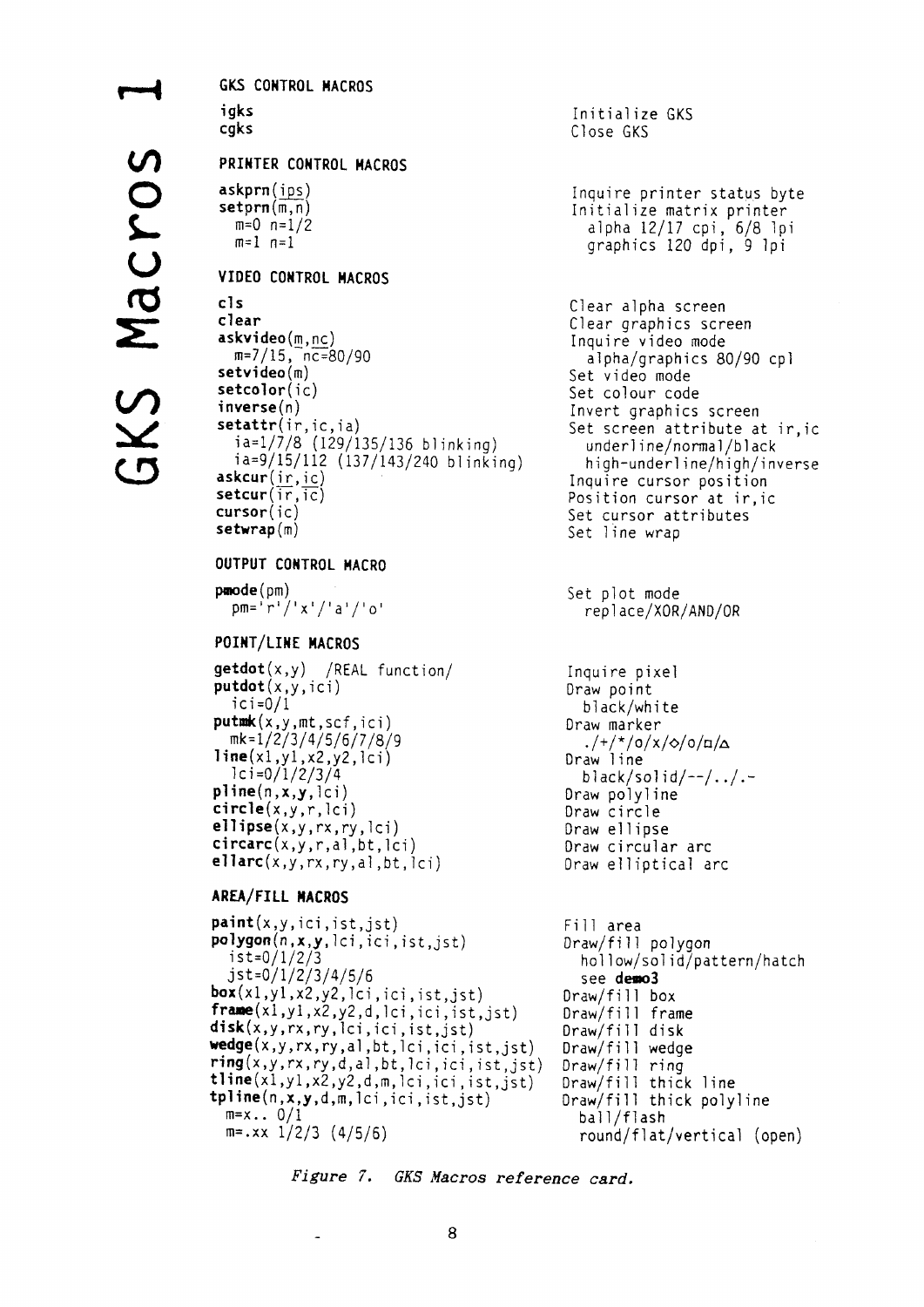# **TEXT MACROS**

```
keybd()\mathsf{inkey}(n,\mathsf{chr})getchar(ir,ic) / CHARACTER function/
putchar(i, ic, chr)write(x, y, txt)write(in, ic, txt)text(x,y,iff,al,ht,xf,spf,txt)\text{gothic6}(x, y, \text{spf}, \text{txt})qothic8(x,y,spf.txt)
```
# PICTURE MACROS

```
getpic(x1,y1,x2,y2,mpic,lpic,pic)putpic(x, y, pic)savepic(fn,pic)loadpic(fn,pic)
```
## **METAFILE MACROS**

```
<sub>one</sub>ta(fn)</sub>
cmeta
rmeta(\text{fn})
```
# **3D MACROS**

```
workbox3d(vd,al,bt,scf,m)
window3d(x1, xr,y1,yr,zb,zt)trans3d(x,y,z,xp,yp)putdot3d(x,y,z,ici)line3d(x1,y1,z1,x2,y2,z2,1ci)pline3d(n, x, y, z, |ci)\text{polygon3d}(n, x, y, z, \text{lci}, \text{ici}, \text{ist}, \text{jst})box3d(x1,y1,z1,x2,y2,z2,lci,ici,ist,jst) Draw/fill 3D box
dsort3d(m, np, ip, id, n, x, y, z)surface3d(z)grid3d(n,m,xa,xe,ya,ye,z)
```
## DATE/TIME MACROS

 $\texttt{date}(iy, \texttt{im}, \texttt{id}, \texttt{iw})$  $time(ih, im, is, ihs)$ 

## **RANDOM NUMBER MACROS**

rnd() /REAL function/  $setrnd(i)$  $i=n/0$ 

## SORT MACROS

 $isort(n, iz, ind)$  $rsort(n, rz, ind)$  $\textsf{csort}(n, \textsf{sf}, \textsf{ind})$ 

## **GEOMETRY MACROS**

angle $(x1,y1,x2,y2)$  $sl1(x1,y1,x2,y2,x3,y3,x4,y4,n,x5,y5)$  $\mathsf{slc}(x1,y1,x2,y2,xm,ym,r,n,xs,ys,xt,yt)$ 

### DOS MACRO

 $\texttt{dos}(\texttt{cmd})$ cmd=command Test keyboard buffer Read keyboard buffer Read character at ir, ic Write character at ir, ic Write text at x,y (ROM font) Write text at ir, ic (ROM font) Draw text at x, y (GKS fonts) Draw text at x, y (GOTHIC6) Draw text at  $x, y$  (GOTHIC8)

Read picture from screen Write picture to screen Save picture to disk Load picture from disk

Open GKS metafile for output Close GKS metafile Read and execute GKS metafile

Establish/draw 3D workbox Set 30 window Transform 3D coordinates to 2D Draw 30 point Draw 3D line Draw 3D polyline Draw/fill 3D polygon Depth sort of 3D polygons Draw 3D surface of function z Draw 3D grid of points  $z(n,m)$ 

Inquire system date Inquire system time

Random number generator Initialize rnd seed n/seed from time

Sort INTEGER numbers Sort REAL numbers Sort CHARACTER fields

Angle of line in radians Intersection line/line  $Intersection(s)$  line/circle

Execute DOS command or program command or program name

*Figure 8.* GKS Macros reference card (continued).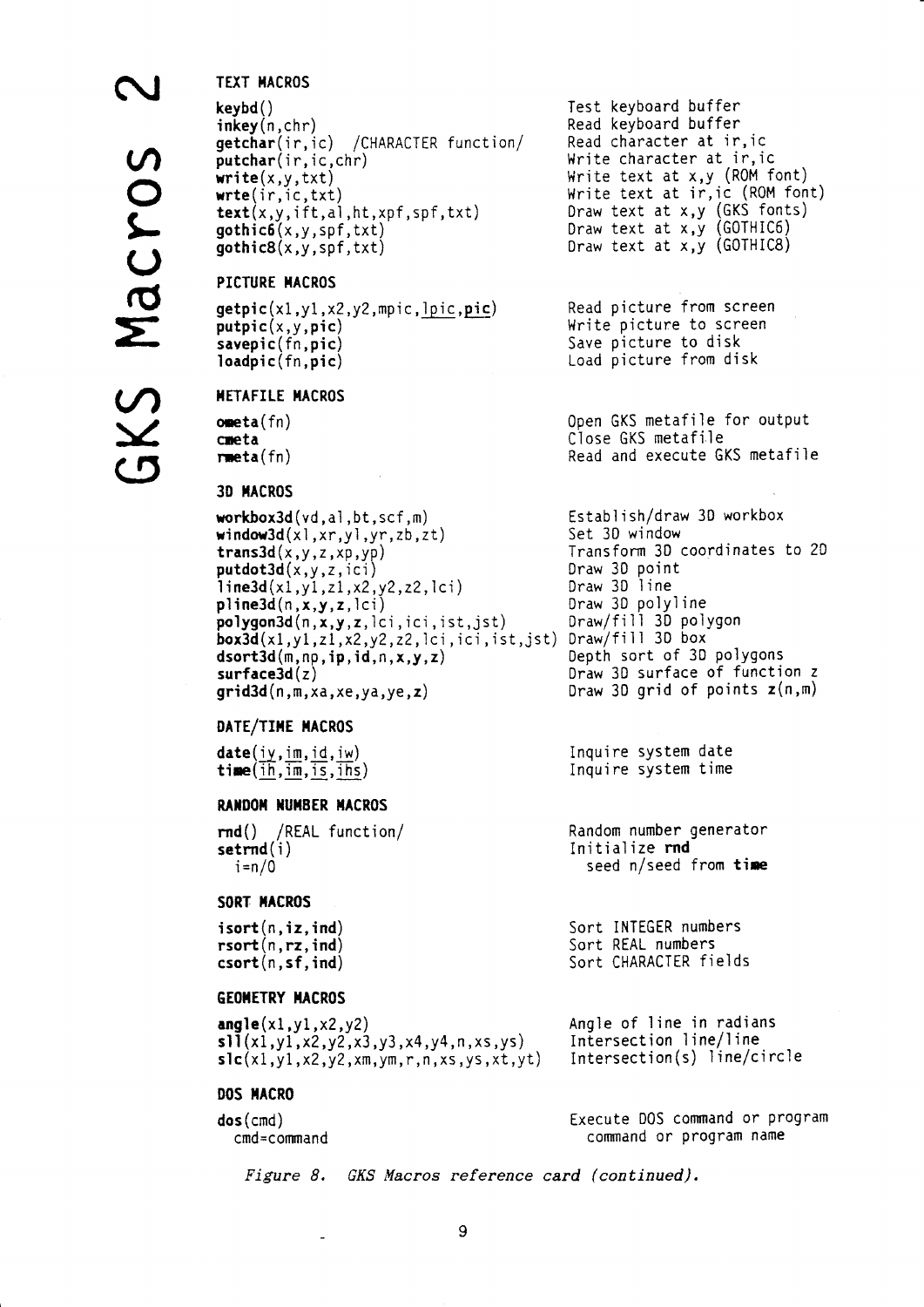

Figure 9. Application examples: Age pyramid (a), time series diagram (b),<br>three-parameter phase diagram (c), Lorenz curve (d), grid display of sampled data  $(e)$  and of two-dimensional parameter surface  $(f)$ .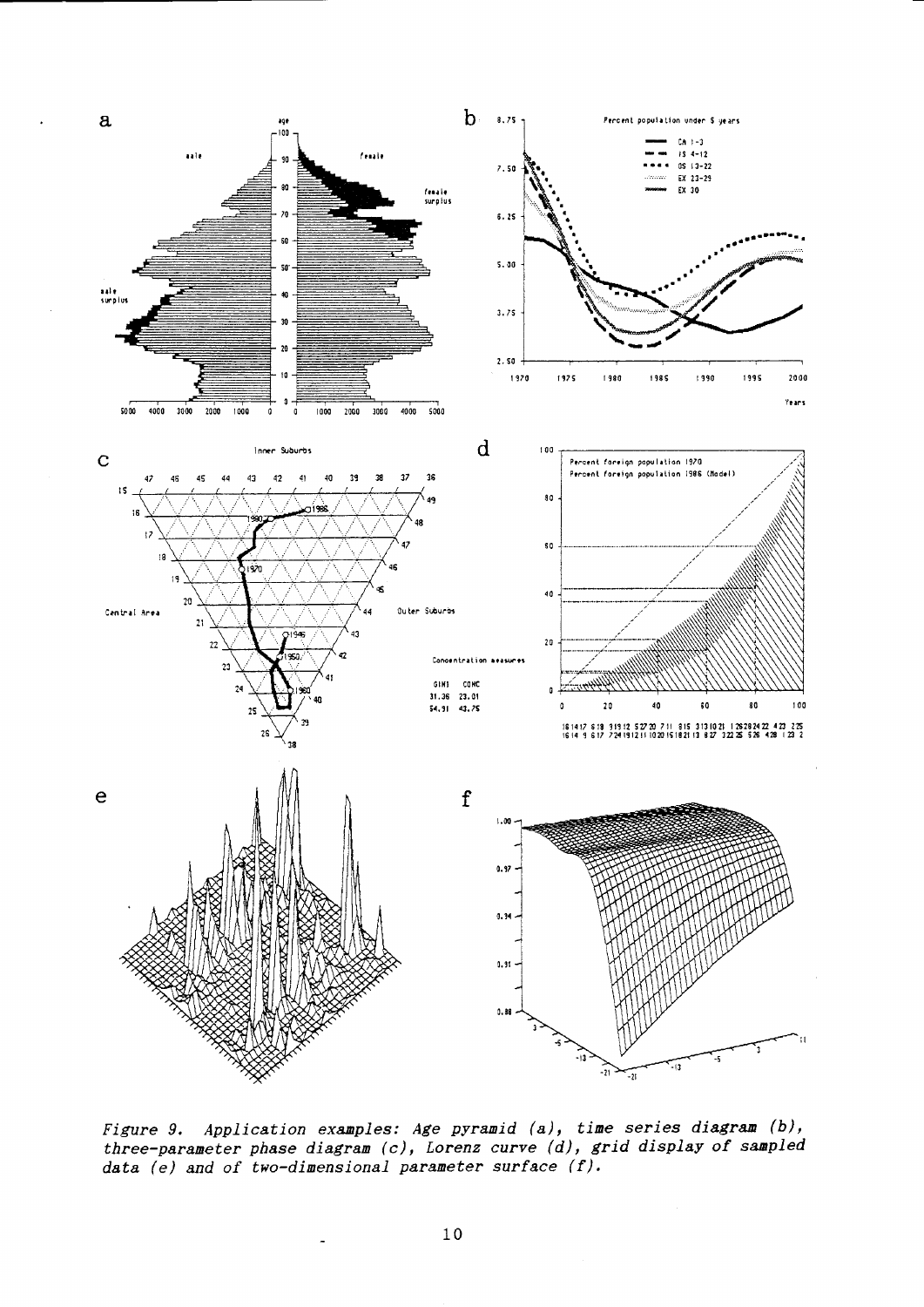

Figure 10. Application examples: maps of the urban region of Dortmund, West Germany, including a base map  $(a)$ , a grey-scale map of population density  $(b)$ , maps showing net migrations as arrows between zones (c) or for each zone as positive and negative bars (d) or comparing net migrations for one zone in different years (e and  $f$ ).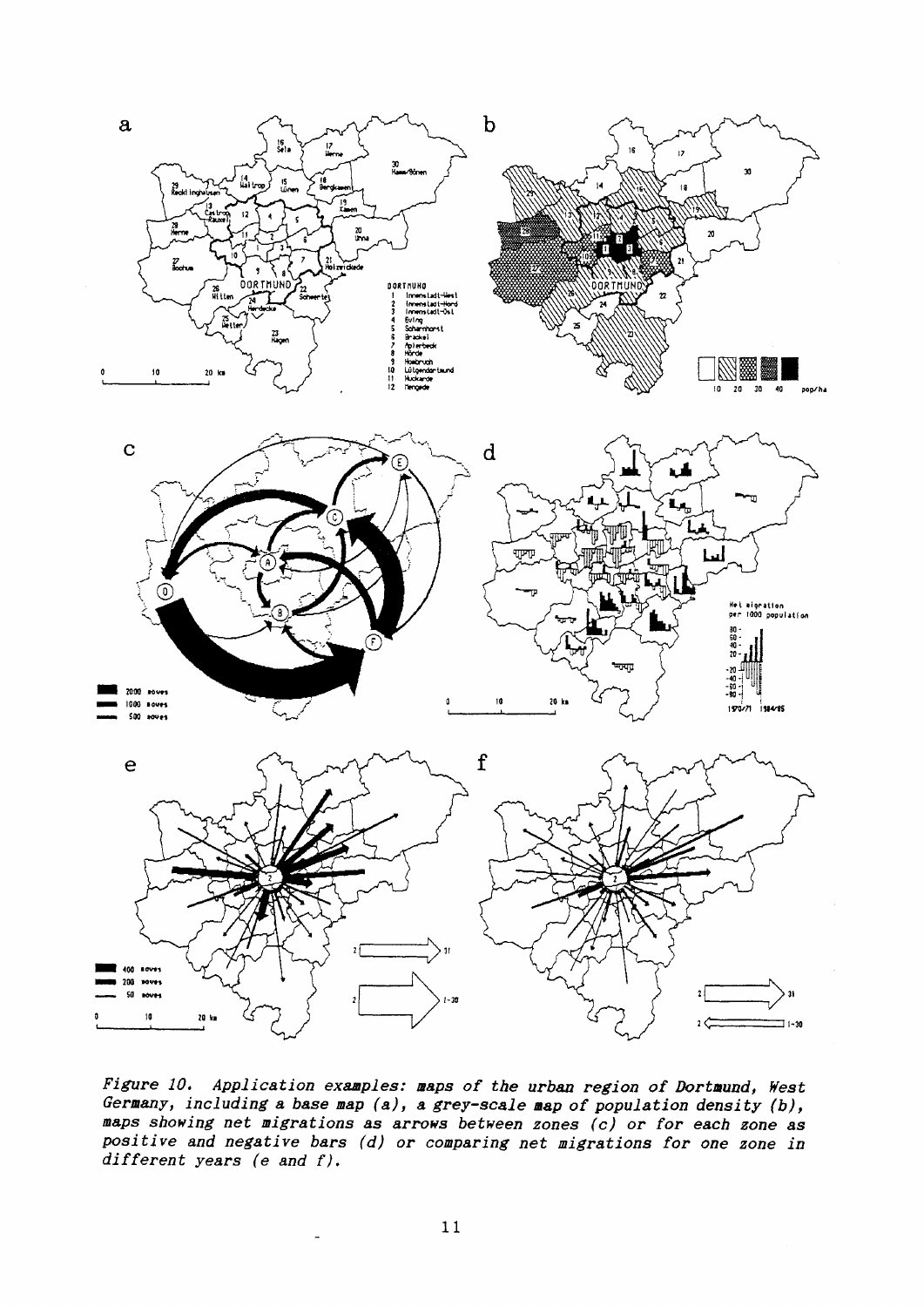migrations as arrows between regions (c) or as zonal- balance in the form of bars indicating migration gains or losses (d). The Iast two maps show net migrations flows for one particular zone for two different years (e and f).

Two final examples show the output of programs designed to support transport network analysis and digital terrain modeling. Figure 11 shows a section of the Dortmund transportation network  $(a)$  and the same section with buffers along each link  $(b)$ . Figure L2 shows the interpolation of a surface from irregularly spaced observation points through triangulation (a), contours (b and c), grid points (b) to three-dimensional representation (d) using ACM algorithm 626 (Preusser, 1984). These two applications also demonstrate the restrictions imposed by the limited resolution of the microcomputer displays available.



Figure 11. Network analysis: a section of the Dortmund transportation  $net$ work  $(a)$  and with buffers along each link  $(b)$ .

### CONCLUSIONS

The present paper has demonstrated the feasibility and potential of generating sophisticated computer graphics for urban and regional analysis and planning using the GKS graphics standard embedded in Fortran on commonly available 1ow-cost nicrocomputer hardware.

Its minimal hardware and software requirements facilitate the application of this or sinilar program packages in planning education and in decentralized work environments or in countries where more expensive hardware and software is not available.

The limits of the hardware, on the other hand, in particular the low resolution of present microcomputer displays, seem to restrict its application to relatively small planning problems, although real-1ife planning problems &re usually large and complex. It remains to be seen if there is enough demand for analytical tools at the level of complexity addressed in this package.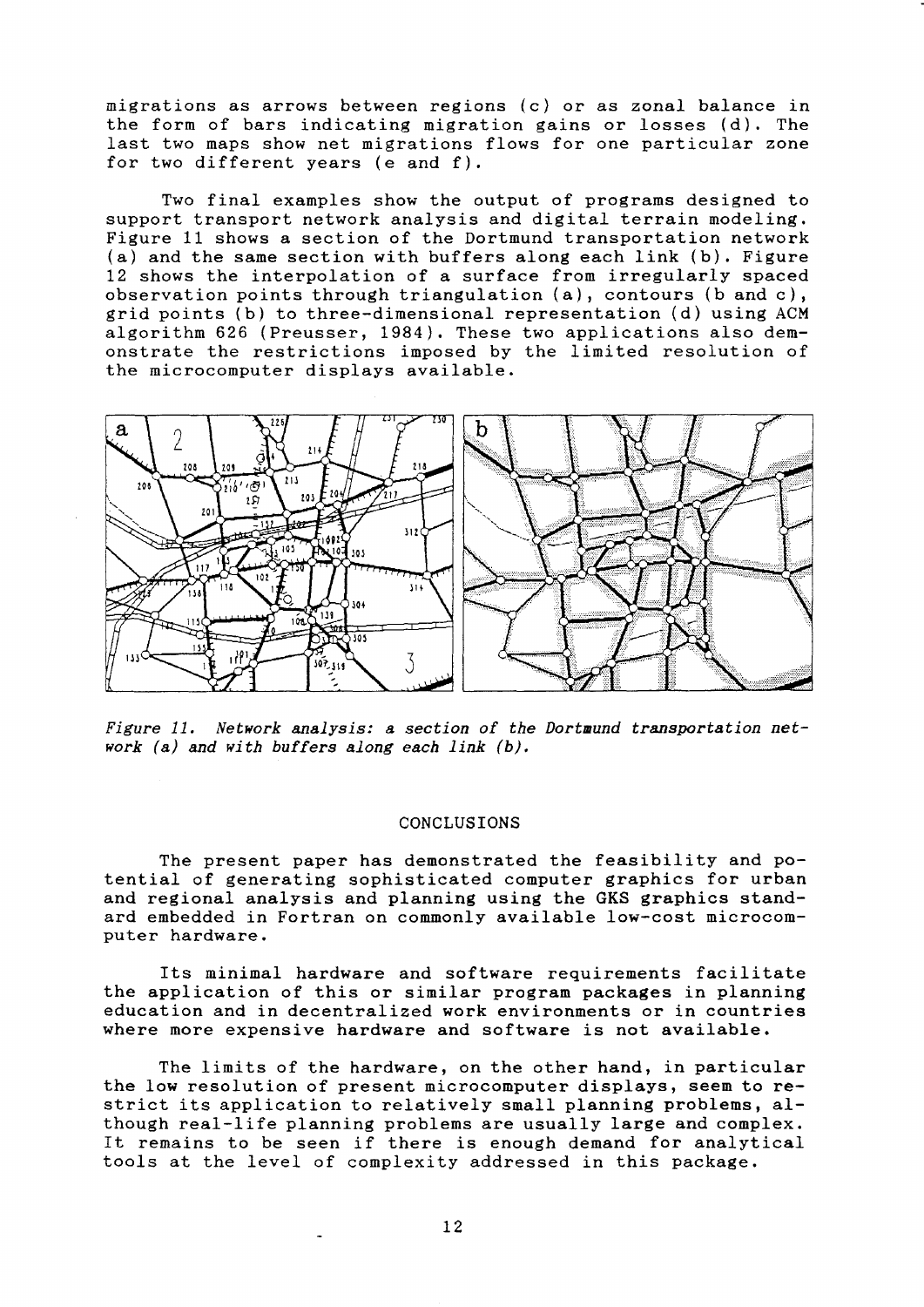

Figure 12. Digital terrain modeling: interpolation of a surface from irregularly spaced data points through triangulation  $(a)$ , contours (b and c) to three-dimensional representation  $(d)$ .

Another point which is not at all clear is whether a graphics packages requiring computing skiI1s has a future in the professional practice. This question is of course related to the lack of specialized planning software in the commercial market. It is probably safe to say that programming skills will be required fron the urban analyst at least as long as the market fails to offer high-quality planning software that is easy to use and sti11 retains the flexibility necessary for the everchanging tasks of the planning practice.

A final question is related to the possibility of writing software by people without the expertise of modern software development. It may well turn out that, even if the original idea for the software is a good one, the tasks of achieving and main